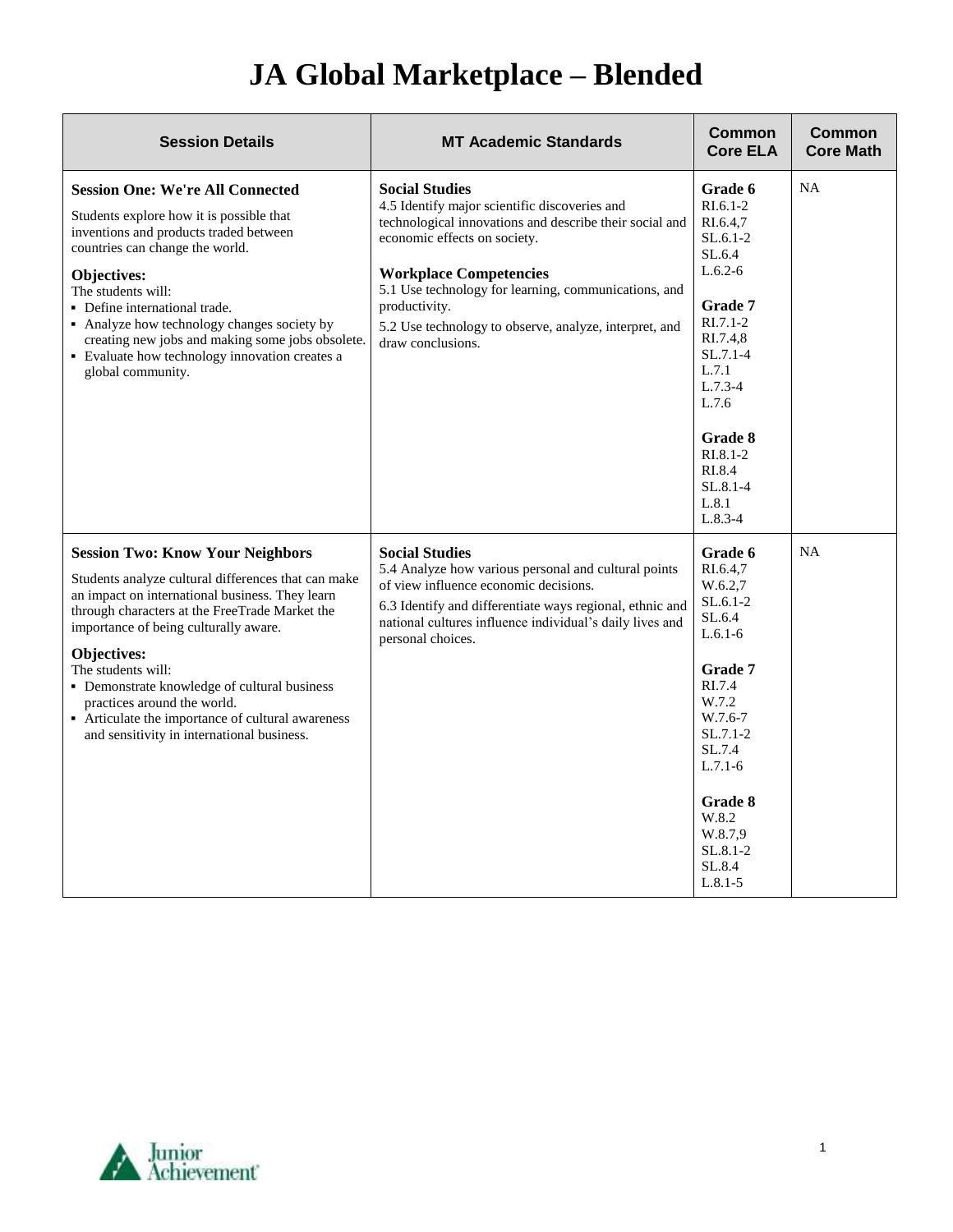## **JA Global Marketplace – Blended**

| <b>Session Details</b>                                                                                                                                                                                                                                                                                                                                                                                                                                                                                                                                                        | <b>MT Academic Standards</b>                                                                                                                                                                                                                                                                                                                                                                                                                                                                                                                                                                                                                         | <b>Common</b><br><b>Core ELA</b>                                                                                                                                                                                                     | Common<br><b>Core Math</b>                                                                    |
|-------------------------------------------------------------------------------------------------------------------------------------------------------------------------------------------------------------------------------------------------------------------------------------------------------------------------------------------------------------------------------------------------------------------------------------------------------------------------------------------------------------------------------------------------------------------------------|------------------------------------------------------------------------------------------------------------------------------------------------------------------------------------------------------------------------------------------------------------------------------------------------------------------------------------------------------------------------------------------------------------------------------------------------------------------------------------------------------------------------------------------------------------------------------------------------------------------------------------------------------|--------------------------------------------------------------------------------------------------------------------------------------------------------------------------------------------------------------------------------------|-----------------------------------------------------------------------------------------------|
| <b>Session Three: Want to Trade?</b><br>Students examine how trade works, why countries<br>trade with other countries, and evaluate whether a<br>single country could be completely self-sufficient.<br>Objectives:<br>The students will:<br>• Define interdependence and describe examples of<br>multinational trade and its effect on a single<br>product.<br>• Evaluate the pros and cons of trading with other<br>countries.                                                                                                                                              | <b>Social Studies</b><br>3.1 Analyze and use various representations of the<br>Earth (e.g., physical, topographical, political maps;<br>globes; geographic information systems; aerial<br>photographs; satellite images) to gather and compare<br>information about a place.<br>3.4 Explain how movement patterns throughout the<br>world (e.g., people, ideas, diseases, products, food)<br>lead to interdependence and/or conflict.<br>5.1 Identify and explain basic economic concepts (e.g.,<br>supply, demand, production, exchange and<br>consumption; labor, wages, and capital; inflation and<br>deflation; and private goods and services). | Grade 6<br>$RI.6.1-2$<br>$RI.6.,7-8$<br>$W.6.1-2$<br>$SL.6.1-5$<br>$L.6.1-6$<br>Grade 7<br>$R1.7.1-4$<br>RI.7.8<br>$W.7.1-.2$<br>W.7.6<br>$SL.7.1-3$<br>$L.7.1-6$<br>Grade 8<br>RI.8.1-4<br>$W.8.1-2$<br>$SL.8.1 - 4$<br>$L.8.1 - 5$ | Grade 6<br>$6.$ NSA $.3$<br><b>Mathematical</b><br><b>Practices 6-8</b><br>$1 - 2$<br>$4 - 7$ |
| <b>Session Four: Wide World of Work</b><br>Students interview staff and customers at the<br>FreeTrade Market to learn why people leave their<br>home countries to work elsewhere and what is<br>required to get an international job.<br>Objectives:<br>The students will:<br>• Explain how economic factors, like a job, can<br>cause people to move to another country.<br>• Identify international career options and the<br>requirements for that career, including a second<br>language.<br>• Evaluate factors involved in working for an<br>international organization. | <b>Social Studies</b><br>3.4 Explain how movement patterns throughout the<br>world (e.g., people, ideas, diseases, products, food)<br>lead to interdependence and/or conflict.<br>5.4 Analyze how various personal and cultural points<br>of view influence economic decisions.<br><b>Workplace Competencies</b><br>6.5 Locate, explore, and evaluate a variety of<br>occupations not limited by stereotypes, bias or<br>traditional roles.                                                                                                                                                                                                          | Grade 6<br>$RI.6.1-2$<br>RI.6.,4,7<br>W.6.7<br>$SL.6.1-3$<br>$L.6.1-6$<br>Grade 7<br>$RI.7.1-4$<br>RI.7.8<br>W.7.6-7<br>$SL.7.1-3$<br>$L.7.1-6$<br>Grade 8<br>$RI.8.1-4$<br>W.8.7,9<br>SL.8.1-2<br>$L.8.1 - 5$                       | <b>NA</b>                                                                                     |